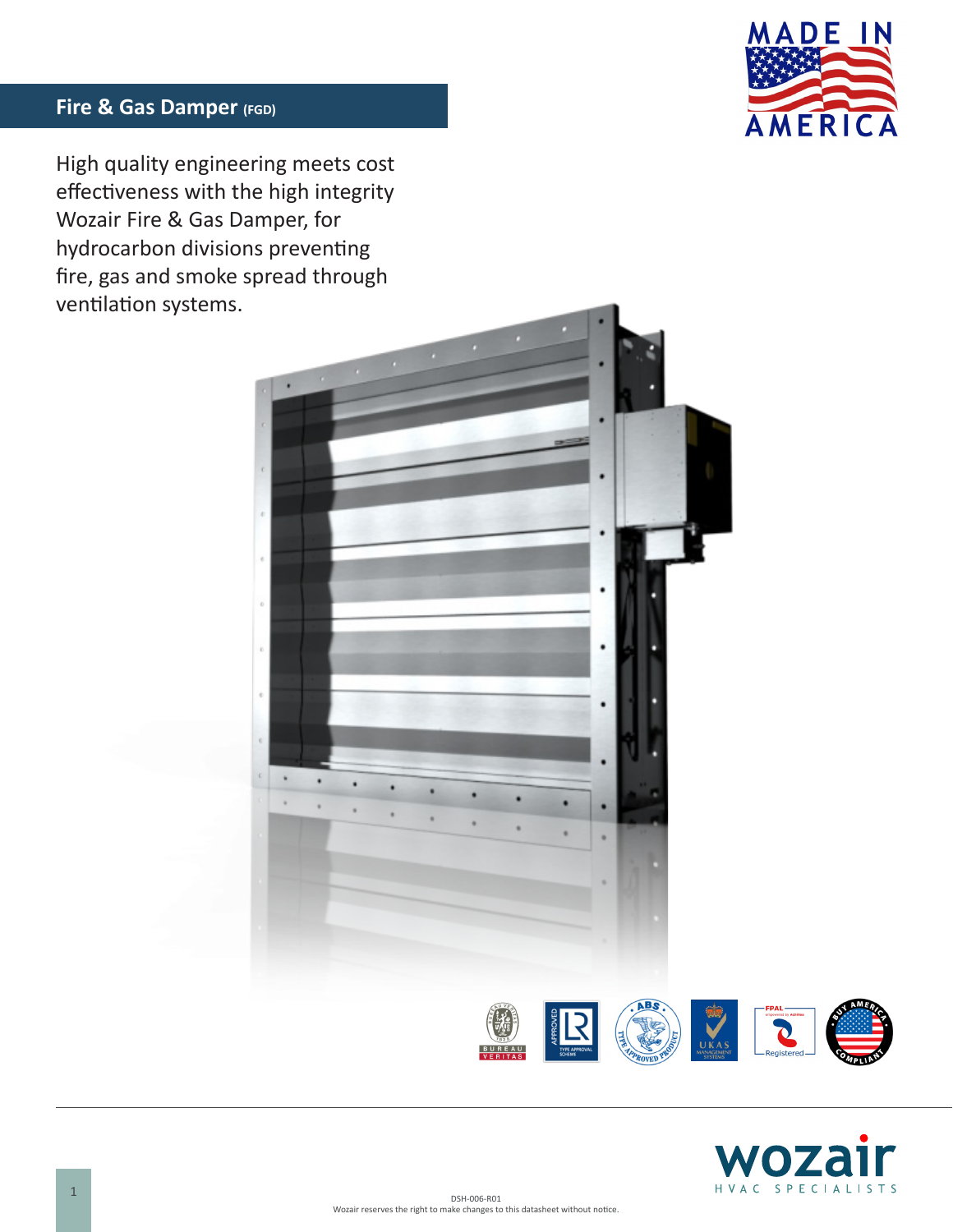## **Fire & Gas Damper**

Wozair manufactures Fire Dampers for heavy duty, aggressive process environments where integrity, strength and corrosion resistance are of primary importance.

Tailored specifically for the Oil & Gas industry, where fire integrity and gas leakage are critical for maintaining a safe and secure working environment, the FGD continues to exhibit exceptional performance to multiple Type Approval Certification for hydrocarbon fire conditions H0 to H120 along with ATEX third party approval.

Our FGD is highly customisable and can be safely installed in a variety of environments. It has been successfully deployed for deck and bulkhead installation on Offshore Oil and Gas production platforms. The FGD is a tried and tested design, which has been supplied on hundreds of projects since 1995.

## **Technical Information**

#### **Minimum Size** 6"W x 6"H x 12"D

**Maximum Size** 156"W x 98"H x 12"D (H-0/H-60/H-120)

### **Fire Rating**

Fully tested to SOLAS/IMO FTP Code A754 (18) and the UK Department of Energy/NPD hydrocarbon time/temperature relationship for H-0 to H-120 bulkhead and deck divisions with extended stability and integrity testing for 2 hours

#### **Leakage**

Closed blade leakage to Class 2 EN1751, Class 3 available on request Case leakage to Class B EN1751, Class C available on request

#### **Explosive Atmosphere**

ATEX/IECEx SGS Baseefa/SGS Fimko Oy

### **Functional Safety**

Functional safety certificate to SIL2 issued by CSA Sira available for specific configurations. Contact us to discuss your requirement.

## **Materials of Construction**

### **Casing and Flanges:**

**Materials**

Galvanised Carbon Steel (GAM) Stainless Steel 304L/316L (1.4307/1.4404) Other Stainless Steel grades available on request

## **Thickness**

Minimum 11G Thickness's following SOLAS (11G-6G)

## **Blades:**

**Materials** Stainless Steel 304L/316L (1.4307/1.4404) Other Stainless Steel grades available on request

#### **Thickness**

Minimum 16G double skin Each skin in same material as casing except Stainless Steel 304L for all GAM casing options

Plug welded to solid shafts

## **Shafts:**

Ø19 mm (3/4") continuous solid shaft in Stainless Steel 316/316L (1.4401/1.4404)

## **Bearings:**

Oil impregnated sintered bronze Low temperature -67°F and low leakage bearing assembly option available

## **Side Seals:**

Stainless Steel 316L (1.4404)

## **Linkage**:

Stainless Steel 316L (1.4404) 6G thick link bars arranged to provide parallel blade motion

#### **Blade Gasket:**

N/A; metal to metal forms the seal

## **Mechanical Options**

The following options can be incorporated if required:

- Increased flange thickness
- Stainless Steel bearings in place of sintered bronze (as standard)
- Transitions; various options for fitting into circular ductwork
- Earth bosses
- Lifting lugs

## **Type Approval Certification**

DNV GL, Lloyd's Register, ABS and Bureau Veritas



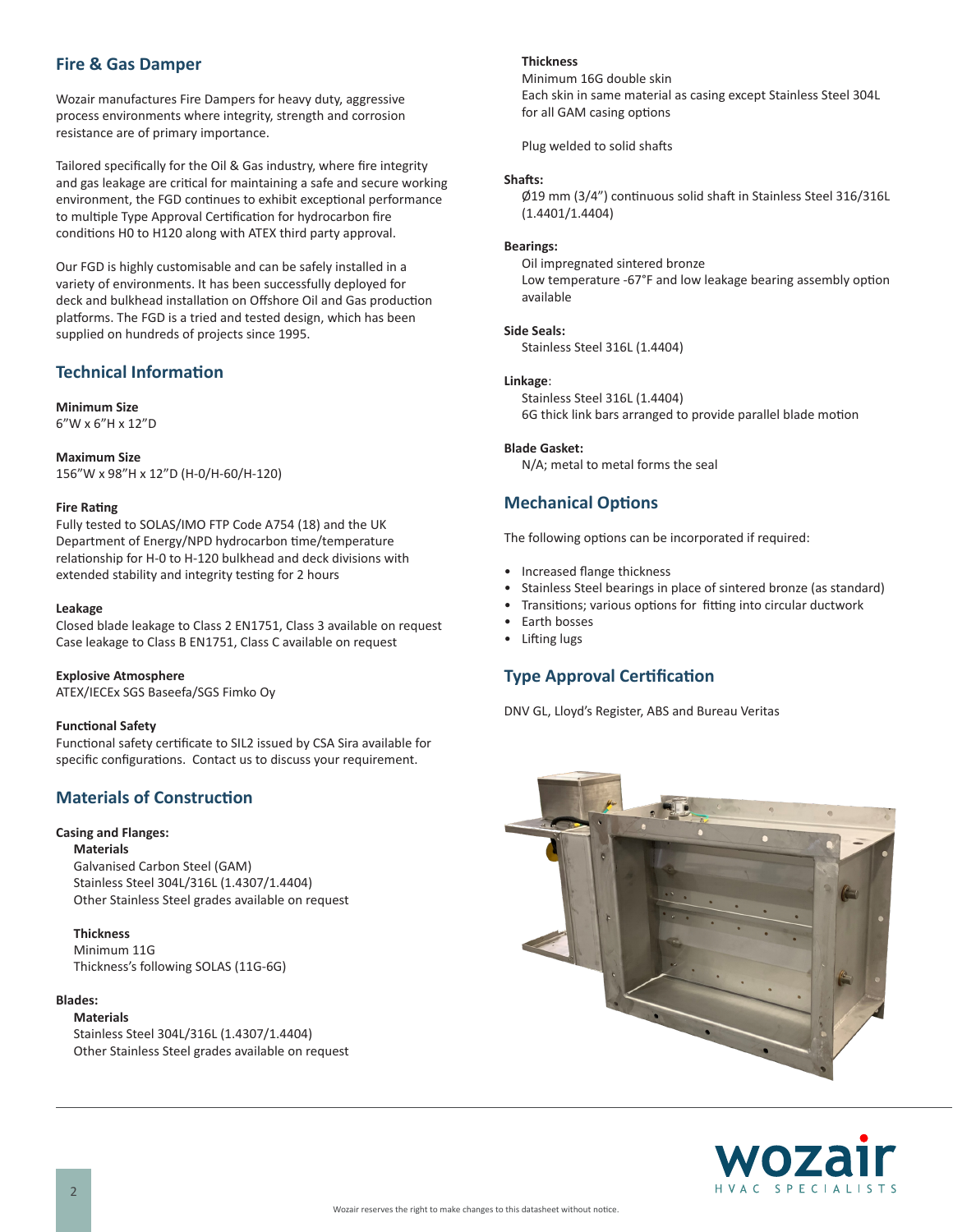# **Control Options**

Wozair dampers can be operated with electric or pneumatic actuators. The pneumatic and electric controls will be selected based on your exacting requirements.

Dampers can be designed to close or open on loss of power when fitted with an electric or pneumatic actuator. The electric actuators options are Petz and Schischek, and pneumatic actuator by Powertork.

The actuator will be selected following your technical needs:

- Electric or pneumatic actuation system
- Requested closing time (1, 2 or 3 seconds closing time or longer)
- Class I, II, III Division 1 BCDEFG T6 and zone 1, 2, 21, 22
- Class I, II, III Division 2 ABCDEFG T6 and zone 2, 22
- ATEX and IECEx Zone 1, 21 (II 2GD) and 2, 22 (II 3GD) or non hazardous area, based on actuator selection
- Design Temperature (from -76°F/-60°C to +158°F/+70°C subject to actuator selection)
- NEMA / IP rating
- Environment (High corrosion resistance)

# **Ordering**

| Type:                                                                                                | <b>FGD</b>                                           | Duct Width: 20" |  |  |  |  |  |
|------------------------------------------------------------------------------------------------------|------------------------------------------------------|-----------------|--|--|--|--|--|
| Duct Height: 12"                                                                                     |                                                      | Case Depth: 12" |  |  |  |  |  |
|                                                                                                      | <b>Type Wozair:</b> High Integrity Fire & Gas Damper |                 |  |  |  |  |  |
| <b>Case Material:</b><br>Stainless Steel<br>Low Carbon $1.4307 = 304L$<br>Low Carbon $1.4404 = 316L$ |                                                      |                 |  |  |  |  |  |
| Mild Steel Sheet<br>Galvanised after Manufacture = GAM                                               |                                                      |                 |  |  |  |  |  |
| Case Thickness: 11G to %G                                                                            |                                                      |                 |  |  |  |  |  |
| <b>Controls Options</b><br>$P = P$ neumatic<br>$E = Electric$                                        |                                                      |                 |  |  |  |  |  |
| Nominal: Clear inside duct dimensions<br>Duct Size: 'Quote' (Width x Height)                         |                                                      |                 |  |  |  |  |  |
| <b>Order Code Example:</b>                                                                           |                                                      |                 |  |  |  |  |  |

FGD/316L/11G/20W/12H/12D/E

## **Weights**

### **FGD Bare Shaft Damper Weight Matrix 14G Thick Case - 12"D**

| Ib     |    | H (in) |     |     |     |     |     |     |     |     |     |     |
|--------|----|--------|-----|-----|-----|-----|-----|-----|-----|-----|-----|-----|
|        |    | 6      | 12  | 18  | 24  | 30  | 35  | 41  | 47  | 61  | 75  | 83  |
| W (in) | 6  | 24     | 35  | 46  | 57  | 66  | 75  | 84  | 93  | 132 | 159 | 172 |
|        | 12 | 35     | 49  | 62  | 75  | 88  | 97  | 108 | 119 | 172 | 201 | 216 |
|        | 18 | 46     | 64  | 79  | 95  | 110 | 119 | 132 | 143 | 212 | 243 | 262 |
|        | 24 | 57     | 77  | 95  | 115 | 132 | 143 | 157 | 170 | 254 | 287 | 306 |
|        | 30 | 71     | 93  | 112 | 134 | 154 | 165 | 183 | 194 | 293 | 328 | 353 |
|        | 35 | 82     | 108 | 130 | 154 | 174 | 187 | 207 | 220 | 333 | 370 | 397 |
|        | 41 | 93     | 121 | 146 | 172 | 196 | 209 | 231 | 245 | 373 | 412 | 441 |
|        | 47 | 104    | 137 | 163 | 192 | 218 | 231 | 256 | 269 | 414 | 456 | 487 |
|        | 61 | 146    | 192 | 231 | 276 | 315 | 340 | 373 | 399 | 575 | 644 | 690 |
|        | 75 | 181    | 236 | 280 | 331 | 375 | 401 | 441 | 467 | 679 | 750 | 802 |
|        | 89 | 212    | 273 | 324 | 379 | 430 | 456 | 500 | 529 | 774 | 851 | 911 |
|        | 98 | 231    | 300 | 353 | 414 | 467 | 496 | 545 | 573 | 842 | 922 | 985 |

## **Additional nominal weights:**

Manual handle 7lb

Petz or Schischek actuator with junction box 11lb

Pneumatic actuator and components with controls enclosure 33lb

#### **Wozair Controls Enclosure Nominal Size and Weight Estimates**

| <b>Actuator</b><br>Model <sup>3</sup> | No. Blades <sup>3</sup> | W <sup>1</sup><br>(in) | $H^{1,4}$<br>(in) | D <sup>1</sup><br>(in) | Weight <sup>2,5,6</sup><br>(1b) | Lid Weight <sup>2,5,6</sup><br>(1b) |
|---------------------------------------|-------------------------|------------------------|-------------------|------------------------|---------------------------------|-------------------------------------|
| PT063                                 | $1 - 2$                 | 11.8                   | 15.7              | 7.9                    | 16.3                            | 8.2                                 |
| PT075/85                              | $3 - 4$                 | 11.8                   | 18.7              | 7.9                    | 18.5                            | 9.3                                 |
| PT100/115                             | $4 +$                   | 11.8                   | 21.7              | 7.9                    | 20.7                            | 10.4                                |

### **Please Note:**

- <sup>1</sup> Dimensions are nominal and exclude for, toggle latches, BHU's, JB's, hand valves etc.
- <sup>2</sup> Weights are nominal and exclude actuator, components and labels.<br><sup>3</sup> Subject to EN 1751 blade leakage requirement.
- 
- <sup>4</sup> Includes  $+1$ " on H dimension for a manual push/pull valve.<br>
<sup>5</sup> Moinht ostimates are for 16G thick 2041 or 216L Controls
- <sup>5</sup> Weight estimates are for 16G thick 304L or 316L Controls Enclosures.
- <sup>6</sup> Additional controls such as filter regulators and black start facilities will add to the height dimensions above.

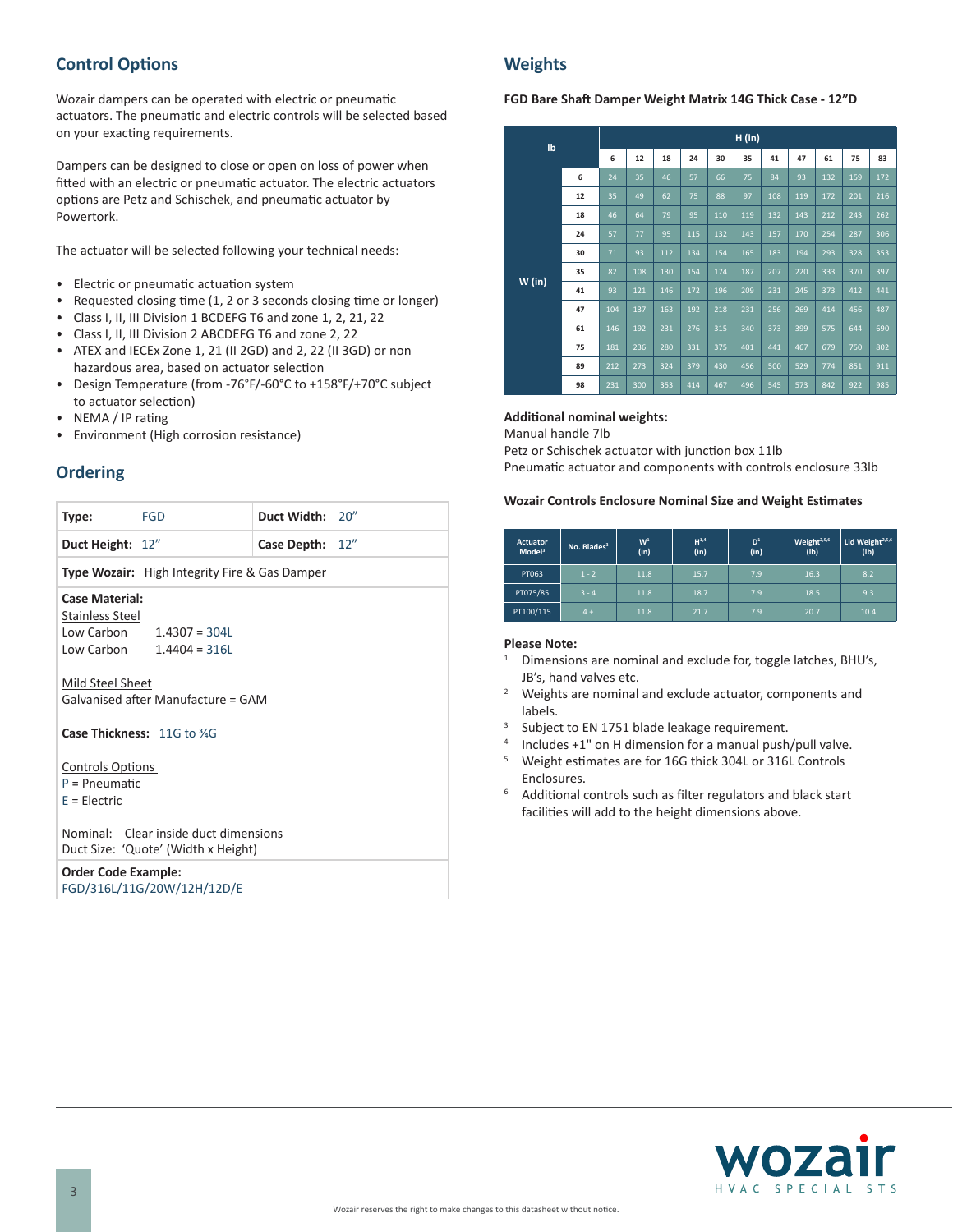## **Performance**



Full aerodynamic performance data is presented above and is based on conclusive tests.

Total Pressure Loss - the difference in pressure measured across the Fire Damper when the blades are fully open.

## **Dimension Drawing** (example with pneumatic controls)